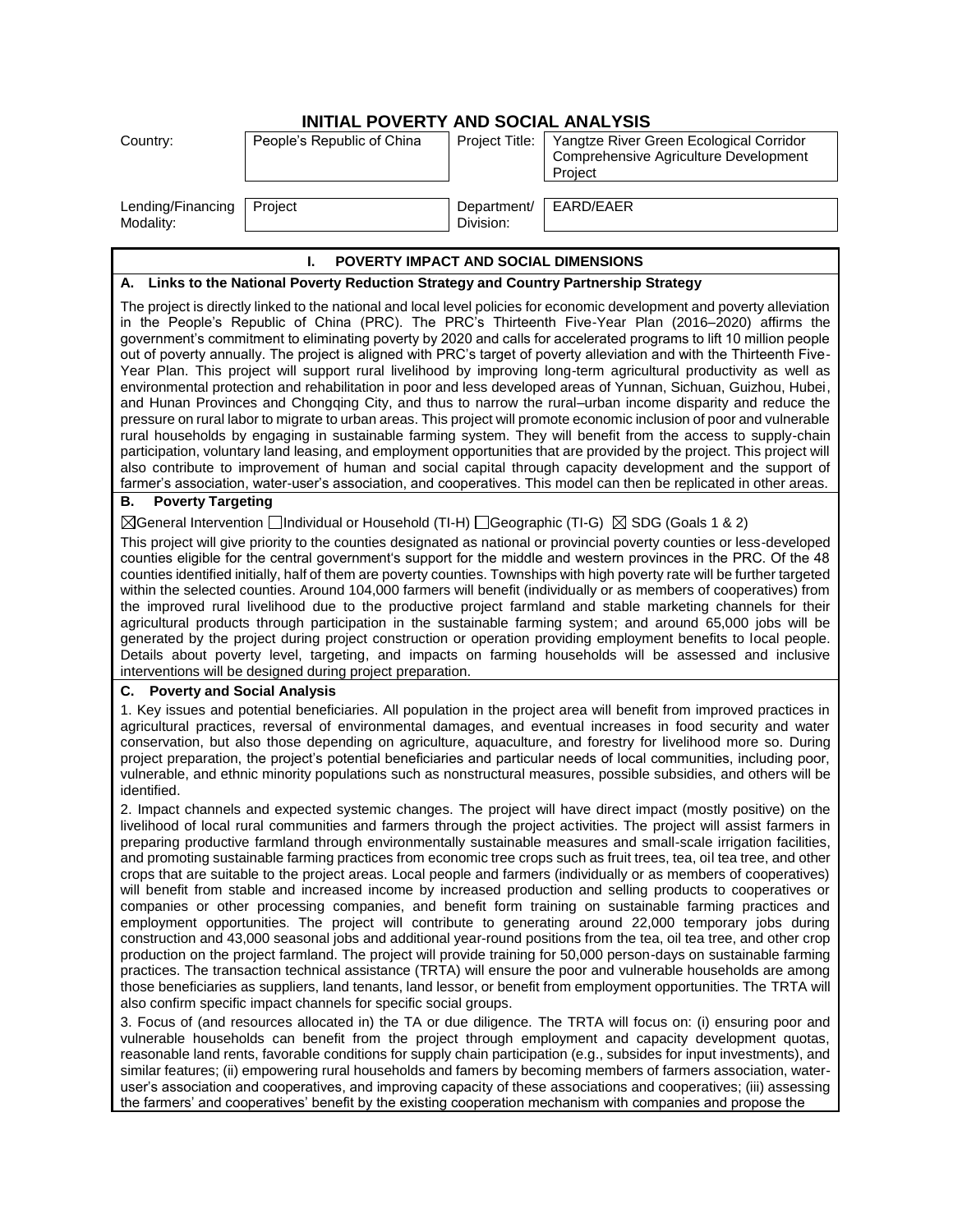mechanisms which will enable existing and potential farmers to benefit from the project, e.g., become a shareholder of enterprise instead of or in addition to a land lessor; and (iv) reviewing and giving guidance on contract of land leasing to achieve mutual benefits on contact arrangements. The poverty and social analysis under the TRTA will specify project area, collect baseline information of project beneficiaries, assessment impacts on different social groups, and develop measures to maximize positive impacts and minimize negative impacts, particularly for the poor and vulnerable groups.

#### **II. GENDER AND DEVELOPMENT**

1. What are the key gender issues in the sector/subsector that are likely to be relevant to this project or program? Women in rural areas are increasingly participating in agricultural activities due to the migration of adult men and younger generation to non-farm employment in towns and urban centers. At the same time, they remain responsible for non-paid activities such as caring for the left-behind elderly and young children not migrating with their parents. During project preparation, consultations will be held with women to further identify and confirm their key issues and priorities.

2. Does the proposed project or program have the potential to make a contribution to the promotion of gender equity and/or empowerment of women by providing women's access to and use of opportunities, services, resources, assets, and participation in decision making?

 $\boxtimes$  Yes  $\Box$  No Please explain.

The project will assess the situation of gender issues in the project areas. A gender action plan (GAP) containing the design features will be prepared to ensure the project contributes to increasing gender equity. The GAP will include the women's participation quota for employment, capacity development, and participation in water-user's association, farmer's association, and cooperatives.

3. Could the proposed project have an adverse impact on women and/or girls or widen gender inequality?  $\Box$  Yes  $\Box$  No Please explain

The project will have no adverse impact on women and it is not expected to increase gender inequality.

4. Indicate the intended gender mainstreaming category:

GEN (gender equity)  $\Box$  EGM (effective gender mainstreaming)  $\boxtimes$  SGE (some gender elements)  $\Box$  NGE (no gender elements)

 $\boxtimes$  SGE (some gender elements)

The TRTA will explore opportunities on gender mainstreaming and relevant measures will be included in the GAP and DMF. The gender category will be reconfirmed or revisited during the project appraisal.

#### **III. PARTICIPATION AND EMPOWERMENT**

1. Who are the main stakeholders of the project, including beneficiaries and negatively affected people? Identify how they will participate in the project design.

Main stakeholders are the involved government agencies, such as the State Office for Comprehensive Agriculture Development under the Ministry of Finance, local governments and line agencies at provincial and country levels, cooperatives, companies, and farmers involved in the farming systems, and local people who will be employed by the participating private enterprises or under the project. All stakeholders will be consulted and participatory meetings held to ensure their voices are heard during project preparation. Farmers and other local people will be consulted through surveys and focus group discussions to ensure that the project design addresses their needs.

2. How can the project contribute (in a systemic way) to engaging and empowering stakeholders and beneficiaries, particularly, the poor, vulnerable and excluded groups? What issues in the project design require participation of the poor and excluded?

Local communities, workers, and beneficiaries, youth organizations (if any), young rural farmers, particularly the poor and vulnerable groups, will be engaged through nonstructural and community-based measures in project design and implementation (e.g. water and agricultural management). Ways to engage and empower stakeholders and beneficiaries will be further explored during the process. A consultation and participation plan will be developed by the TRTA.

3. What are the key, active, and relevant civil society organizations in the project area? What is the level of civil society organization participation in the project design?

 $\boxtimes$  Information generation and sharing (H)  $\boxtimes$  Consultation (H)  $\boxtimes$  Collaboration (M)  $\boxtimes$  Partnership (M) Major civil society organizations relevant to the project include farmer's associations, cooperatives, and the local branches of the All China Women's Federation. These civil society organizations will participate in project design and will be involved in implementation. Farmer's association and cooperatives will also benefit from the project.

4. Are there issues during project design for which participation of the poor and excluded is important? What are they and how shall they be addressed?  $\boxtimes$  Yes  $\Box$  No

During the project design, poor and vulnerable households will be consulted to assess their needs and collect their inputs to project design to ensure they can benefit from the project activities. The consultation, participation and stakeholder communication will be conducted during project preparation. Main issues for participation and consultation are sustainable farming including land leases, employment opportunities, and other project benefits. The TRTA will identify specific issues.